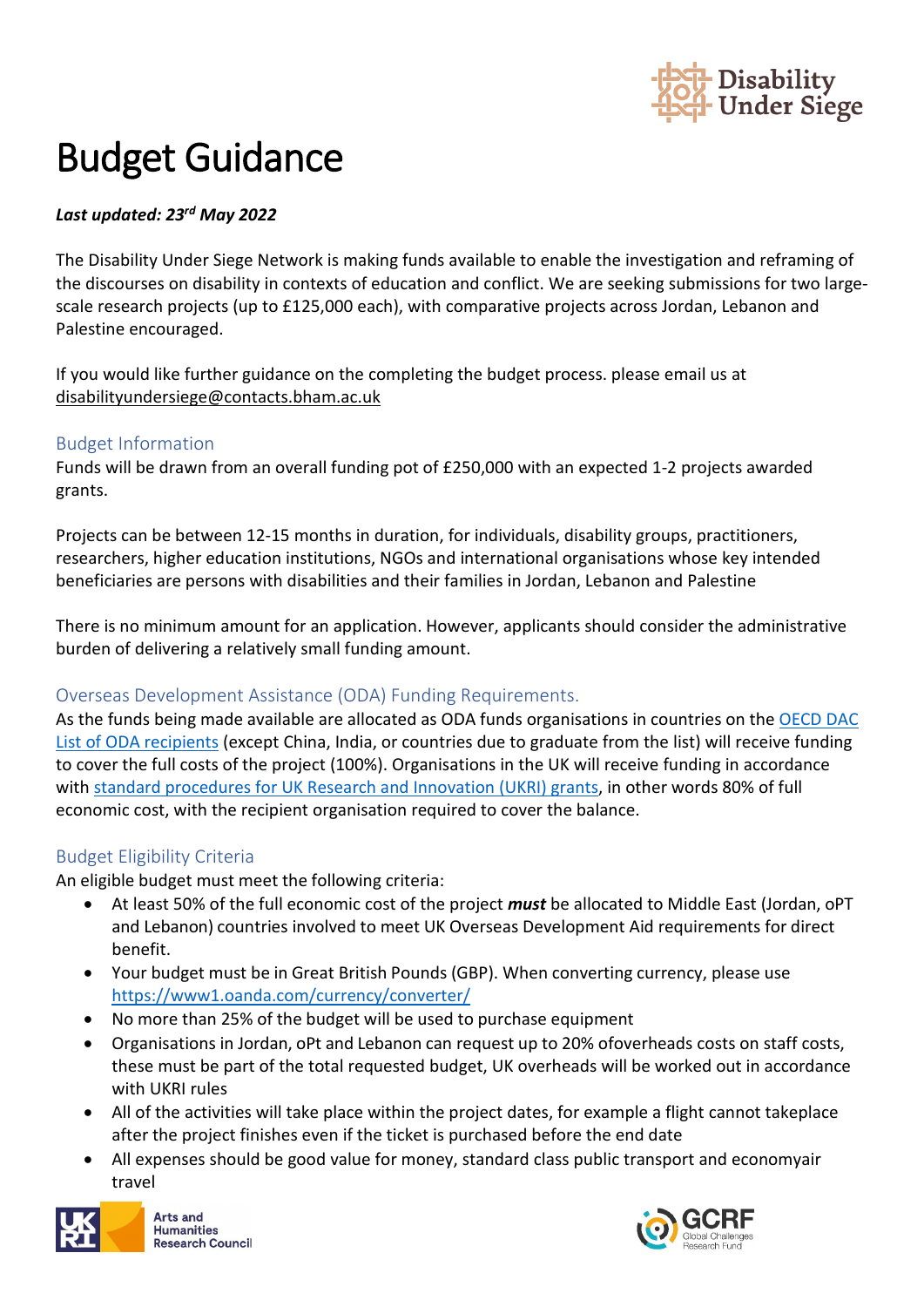

- It will include all costs of outputs, for example translation costs
- All expenditure mentioned throughout the application will be accounted for, if these are being covered elsewhere, this will be outlined in the budget justification
- Capital or infrastructure expenditure (e.g. basic office/laboratory/accommodation furniture or equipment, building/site construction, maintenance or refurbishment work, etc.) is not an eligible cost under this call although additional costs incurred by existing facilities or infrastructures relating to their use as a part of the research or in the archiving of project- specific research data/outputs may be considered.

#### What costs can be covered?

- Funding to cover the time that Principal and Co-Investigators commit to the project (Research and Engagement Fund)
- Employment of a Research Assistant to help with the research (Research and Engagement Fund)
- Staff time/administration costs/expert consultancy
- Travel, subsistence and consumables related to the research/project activity and its direct participants
- For events or performance-related activities eg venue hire, refreshments, printing, translation and interpretation costs
- Visual and performative artistic tools needed for collaboration in the funded project (i.e., materials for art related projects).
- Data and Digital Technology Costs
- Workshop or training fees
- Indirect costs (overheads) associated with the project (maximum 20% of total award).

#### What costs cannot be covered?

- Capital or infrastructure expenditure (e.g., basic office/ laboratory / accommodation furniture or equipment, building/ site construction, maintenance or refurbishment work, improvements to digital connective infrastructure, etc.)
- Where possible accessible venues and facilities should be selected; please note that infrastructure costs cannot be requested for example to make structural alterations to venues for improved accessibility.
- Fees for undergraduate or postgraduate courses
- Costs for activities already outlined in the original grant proposal
- Activities that show no clear connection to the applicant's original proposal
- First class travel costs or priority visa fees
- Trips which show no real outputs for professional development
- Applications made on behalf of applicants without the applicants' agreement
- Costs for activities that don't adhere to [ODA Compliance](https://www.ukri.org/wp-content/uploads/2020/10/UKRI-271020-GCRFODAGuidance.pdf)
- Any activities that undermine the goal of human rights for all
- Any activities that involve the tobacco industry
- Institutional indirect costs cannot be claimed by those out with DAC listed countries
- equipment purchases under £10,000 should only be considered where significant use of equipment is required specifically and primarily or solely for the proposed research activity and/or where this is more Please be advised that if your project is chosen for funding that you will be required to evidence the above through the provision of appropriate policies, procedures and audited financial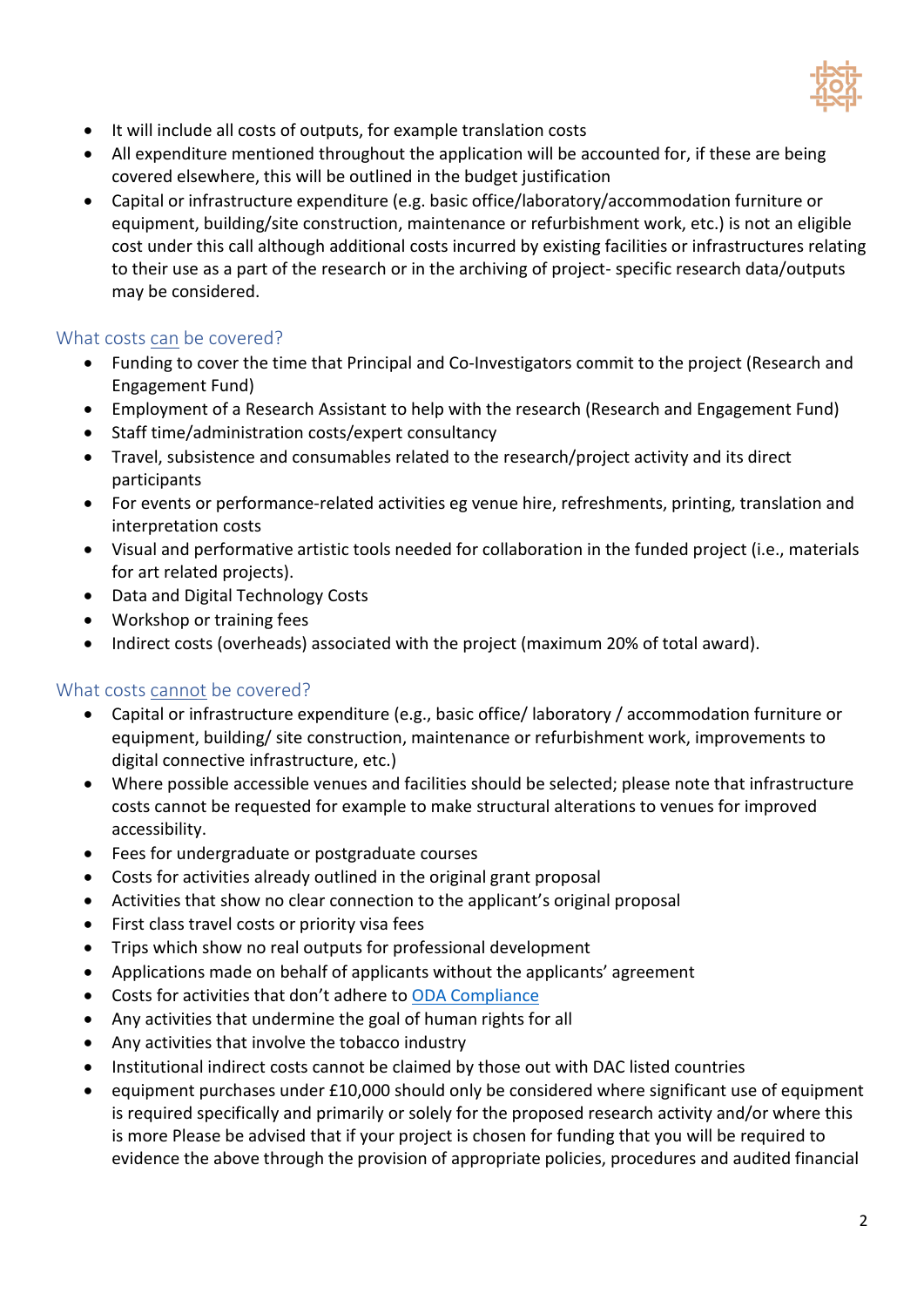

statements. Forany additional guidance please contact us at [disabilityundersiege@contacts.bham.ac.uk.](mailto:disabilityundersiege@contacts.bham.ac.uk)

#### Financial Stability

In order to ensure the greatest chance of success for the project the Lead Organisation applying for funds should be able to:

- demonstrate that they are financially stable and have robust assurance around managingand accounting for grant funding;
- have a bank account that is in its legal name and that can be reconciled to theappropriate finance management system;
- have a basic finance management system that can be used to reconcile the bank account, to record all cash and payments ensuring that all transactions can be individuallyidentified and provides suitable storage for supporting documentation;
- have satisfactory procedures in place for making payments for per diem, travel advancesor review of receipts and subsequent reimbursement of expenses for approved official travel.

#### Budget Formats

• All budgets should be completed using £GBP. If your budget planning occurs in a local currency or USD please use the latest exchange rates to convert to £GBP. A reliable source can be found here: [https://www1.oanda.com/currency/converter/.](https://www1.oanda.com/currency/converter/)

Depending upon if you are applying in the UK or international you will be asked in the Application Form to complete a different budget. Please delete, or leave blank the budget template you are NOT utilising. You may make additional headings in the budget tables where necessary to provide more detailed information.

## **Fund Heading Cost (£) Justification Staff Costs** Principal Investigator Co-Investigator(s) Administrative staff Sub Total E0.00 **Other Costs** Travel and subsistence Equipment User/carer involvement Practitioner involvement Knowledge exchange activities Consumables **Other Costs** Sub Total  $\vert$  £0.00 **Overheads** Overhead (20% maximum)

#### **Table A: For International Applicants**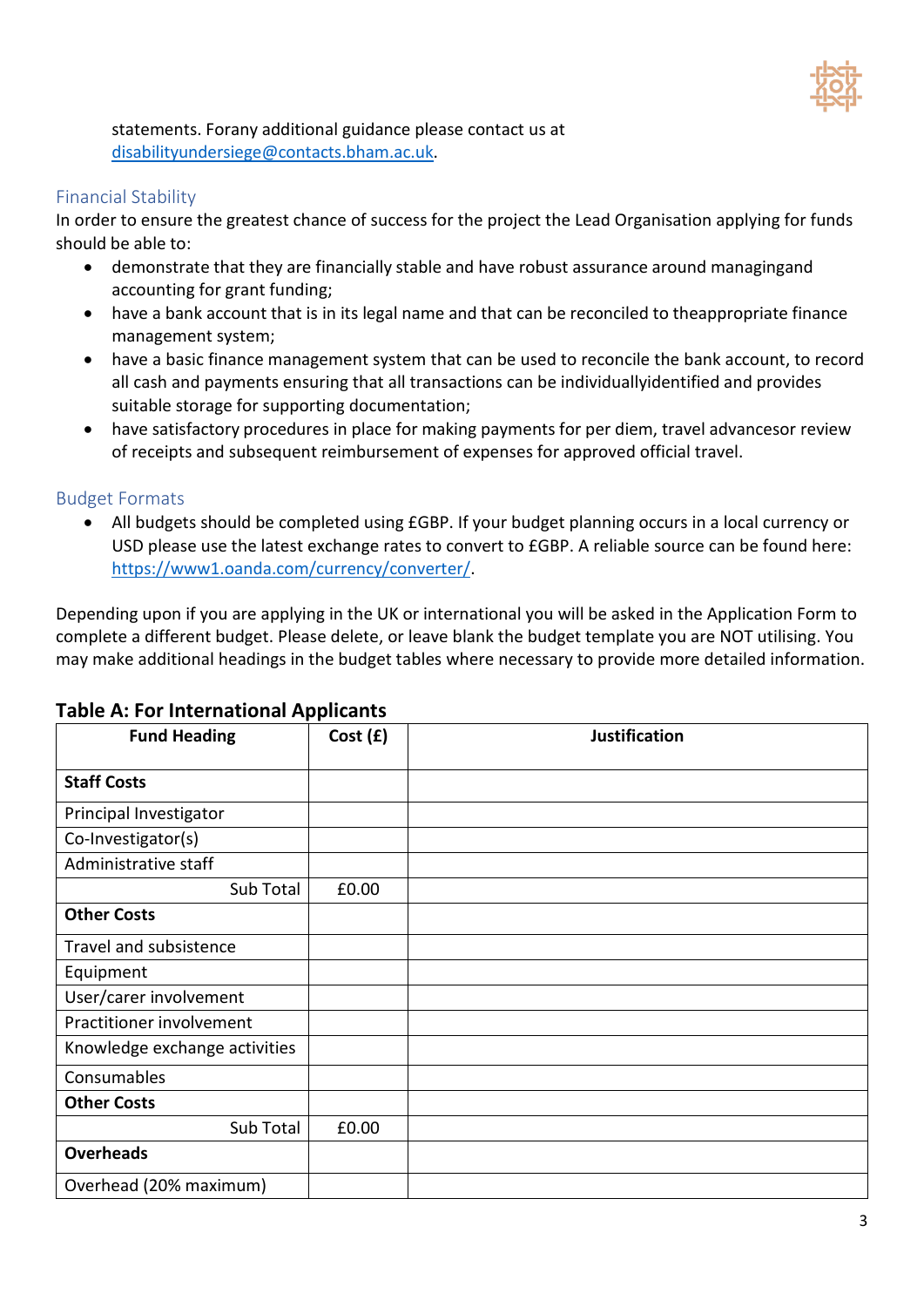

|                            | Sub Total | £0.00 |  |
|----------------------------|-----------|-------|--|
|                            |           |       |  |
| <b>Total Project Costs</b> |           | £0.00 |  |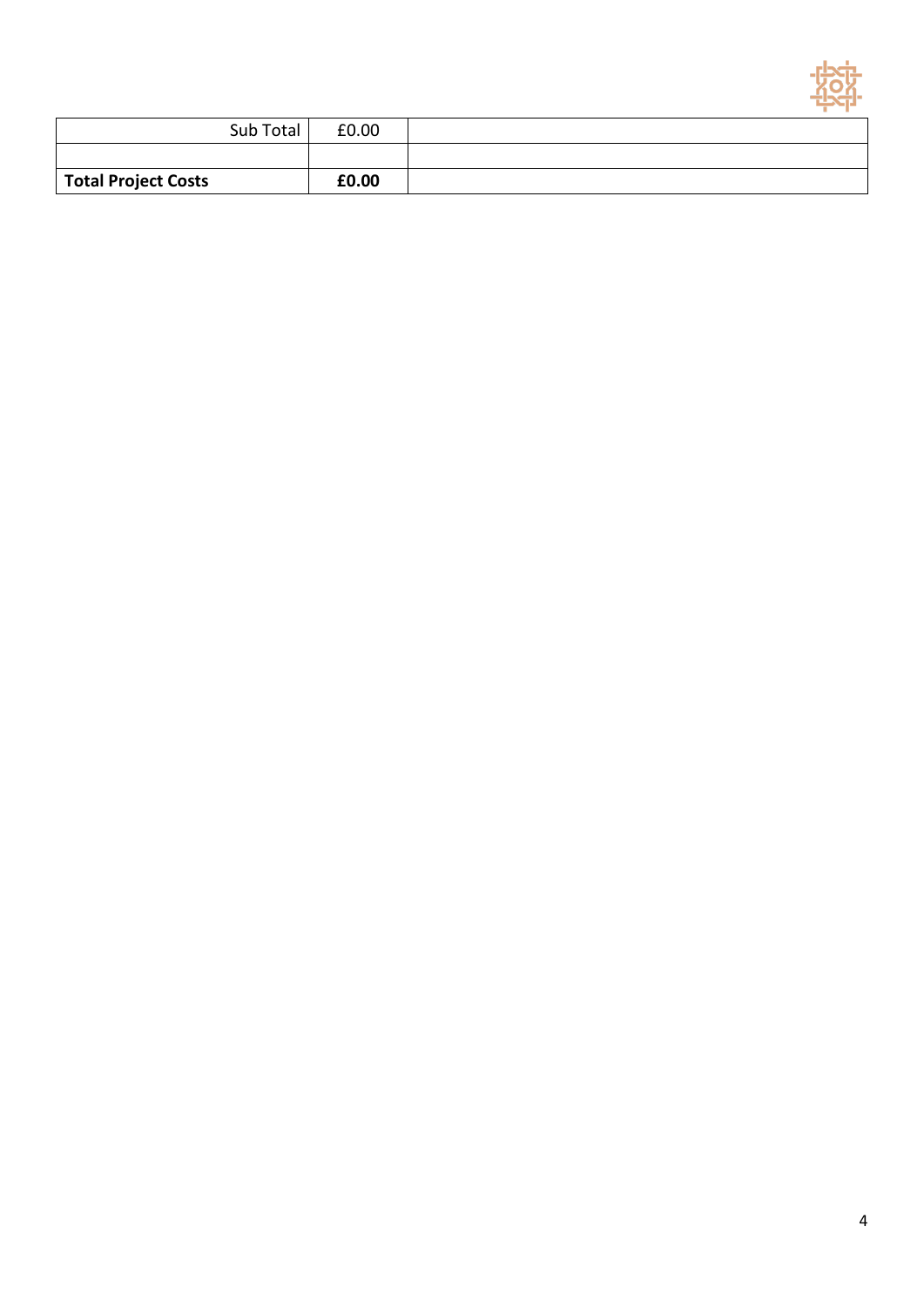

### **Table B: For UK HEI Applicants**

*Please see Eligibility Criteria in Call Description and Eligibility supporting document regarding eligible non-HEI UK applicants. All eligible UK organisations to use the below Budget table.*

| <b>Fund Heading</b>             | Full<br>economic | <b>AHRC</b><br><b>Network</b> | <b>Justification</b> |
|---------------------------------|------------------|-------------------------------|----------------------|
| <b>Directly Incurred</b>        | cost (100%)      | contribution                  |                      |
|                                 |                  |                               |                      |
| <b>Staff</b>                    |                  |                               |                      |
| <b>Travel and Subsistence</b>   |                  |                               |                      |
| Equipment                       |                  |                               |                      |
| <b>Other Costs</b>              |                  |                               |                      |
| Sub Total                       | £0.00            | £0.00                         |                      |
| <b>Directly Allocated</b>       |                  |                               |                      |
| Investigators                   |                  |                               |                      |
| <b>Estates Costs</b>            |                  |                               |                      |
| <b>Other Directly Allocated</b> |                  |                               |                      |
| Sub Total                       | £0.00            | £0.00                         |                      |
| <b>Indirect Costs</b>           |                  |                               |                      |
| <b>Indirect Costs</b>           |                  |                               |                      |
| Sub Total                       | £0.00            | £0.00                         |                      |
| <b>Exceptions</b>               |                  |                               |                      |
| (International Costs)           |                  |                               |                      |
| Co-Investigators                |                  |                               |                      |
| <b>Other Staff</b>              |                  |                               |                      |
| <b>Travel and Subsistence</b>   |                  |                               |                      |
| <b>Other Costs</b>              |                  |                               |                      |
| Overhead (20% maximum)          |                  |                               |                      |
| Sub Total                       | £0.00            | £0.00                         |                      |
|                                 |                  |                               |                      |
| <b>Total Project Costs</b>      | £0.00            | £0.00                         |                      |

#### Budget Definitions

**Directly Incurred Costs:** These are costs that are explicitly identifiable as arising from the conduct of a project, are charged as the cash value actually spent and are supported by an audit record. They include:

- Staff: payroll costs requested for staff, full or part-time, who will work on the project and whose time can be supported by a full audit trail during the life of the project.
- Travel and Subsistence: funds for travel and subsistence for use by staff who work on the project where these are required by the nature of the work.

**Other Costs**: Costs of other items dedicated to the project, including consumables, books, survey fees, purchase/hire of vehicles, publication costs or recruitment and advertising costs for staff directly employed on the project. Items of equipment costing less than £10,000 should also be included under this heading.